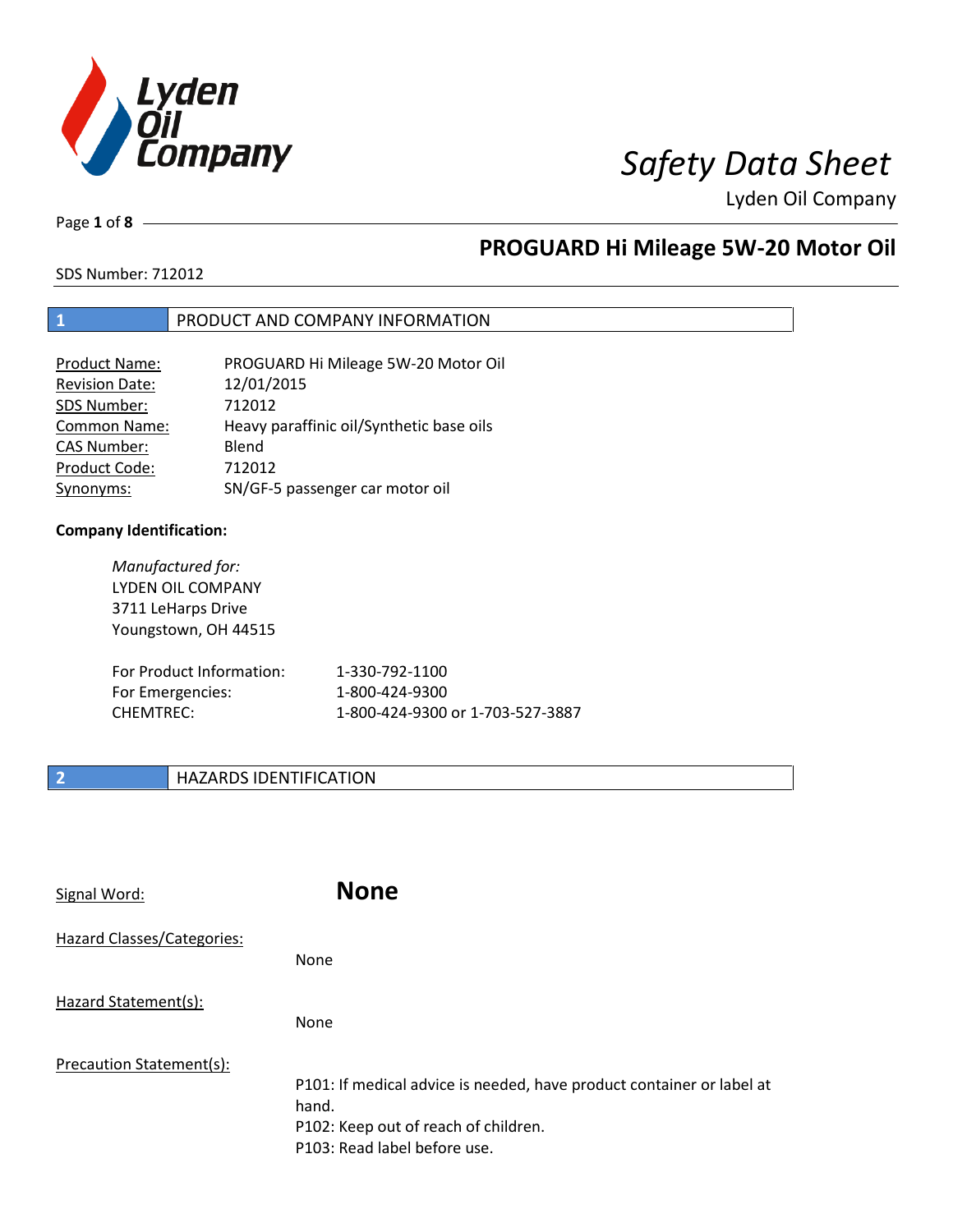

Page **2** of **8**

# **PROGUARD Hi Mileage 5W-20 Motor Oil**

SDS Number: 712012

Other Hazard Statement(s):

Repeated exposure may cause skin dryness or cracking.

**3** COMPOSITION / INFORMATION ON INGREDIENTS

Ingredients:

*Mixture of the substances listed below with nonhazardous additions.*

| <b>Chemical Name</b>                                           | <b>CAS Number</b> | Percentage   |
|----------------------------------------------------------------|-------------------|--------------|
| Distillates (petroleum), solvent-refined heavy paraffinic      | 64741-88-4        | $0 - 100$    |
| Residual oils (petroleum), solvent refined                     | 64742-01-4        | $0 - 100$    |
| Residual oils (petroleum), hydrotreated                        | 64742-57-0        | $0 - 100$    |
| Residual oils (petroleum), solvent dewaxed                     | 64742-62-7        | $0 - 100$    |
| Lubricating oils (petroleum), C>25, hydrotreated bright stock  | 72623-83-7        | $0 - 100$    |
| Lubricating oils (petroleum), C20-C50, hydrotreated neutral    | 72623-87-1        | $0 - 40$     |
| oil-based                                                      | 178603-64-0       | $0 - 45$     |
| Gas oils (petroleum), hydrocracked, C15-C30, branched and      | 178603-65-1       | $0 - 45$     |
| cyclic, high VI                                                | 178603-66-2       | $0 - 45$     |
| Gas oils (petroleum), hydrocracked, C20-C40, branched and      | N/A               | $4 - 24$     |
| cyclic, high VI                                                | 64742-52-5        | $0 - 26$     |
| Gas oils (petroleum), hydrocracked, C25-C55, branched and      | 68649-42-3        | $0.25 - 1.5$ |
| cyclic, high VI                                                |                   |              |
| Mineral Oil                                                    |                   |              |
| Petroleum distillates, hydrotreated heavy naphthenic           |                   |              |
| Phosphorodithioic acid, O,O-di-C1-C14-alkyl esters, zinc salts |                   |              |

*\*Any concentration shown as a range is to protect confidentiality or is due to batch variation.*

**4 FIRST AID MEASURES** 

Description of First Aid Measures:

Inhalation:

If symptoms develop, move victim to fresh air. If symptoms persist, obtain medical attention.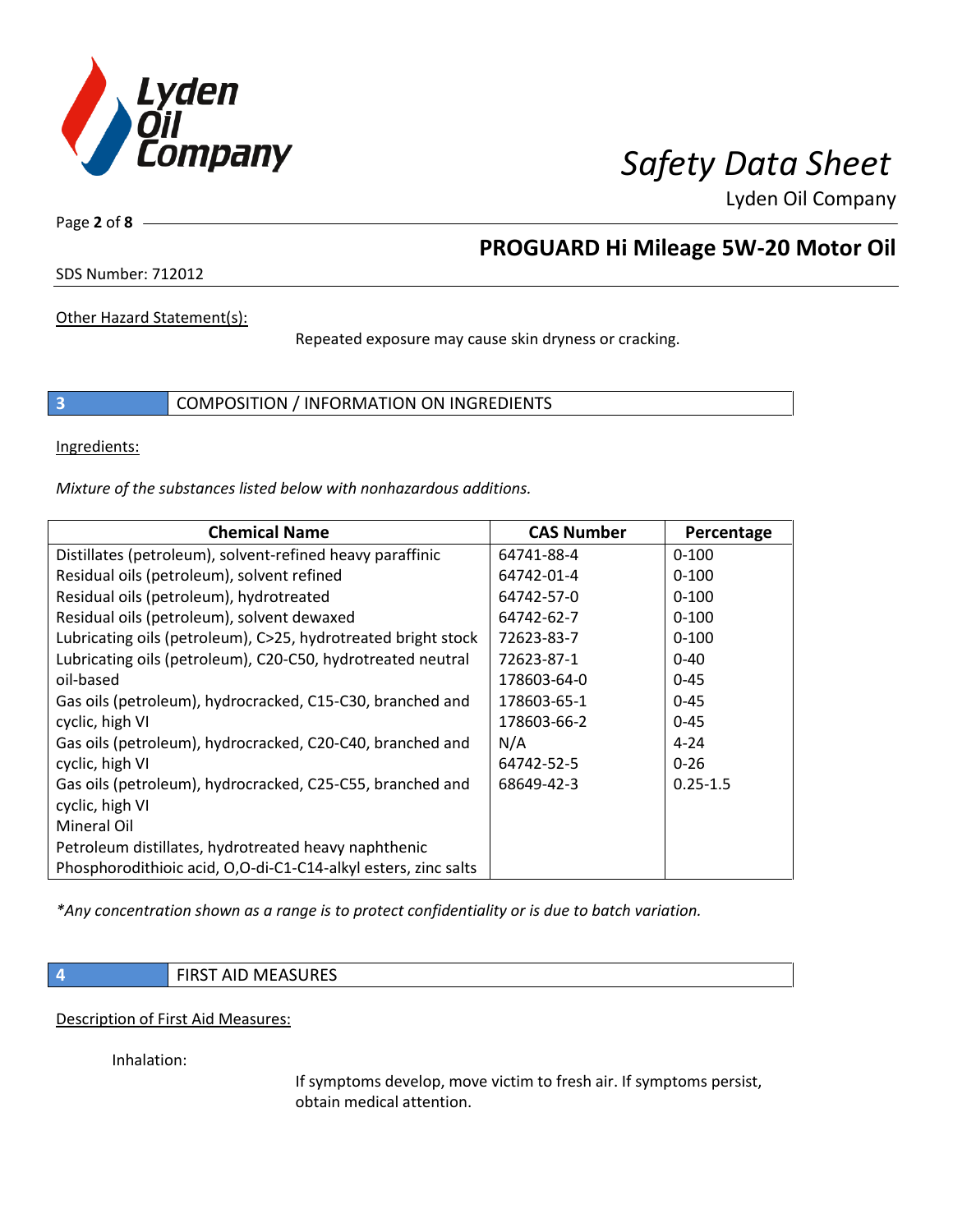

| Page 3 of 8 $-$                               |                                                                                                                                                              |
|-----------------------------------------------|--------------------------------------------------------------------------------------------------------------------------------------------------------------|
|                                               | <b>PROGUARD Hi Mileage 5W-20 Motor Oil</b>                                                                                                                   |
| <b>SDS Number: 712012</b>                     |                                                                                                                                                              |
| Skin Contact:                                 |                                                                                                                                                              |
|                                               | Wash with soap and water. Remove contaminated clothing and wash<br>before reuse. Get medical attention if needed.                                            |
| Eye Contact:                                  |                                                                                                                                                              |
|                                               | Rinse opened eye for several minutes under running water. If<br>symptoms persist, consult medical attention.                                                 |
| Ingestion:                                    |                                                                                                                                                              |
|                                               | Rinse mouth with water. If symptoms develop, obtain medical<br>attention.                                                                                    |
| Symptoms and Effects, both acute and delayed: |                                                                                                                                                              |
|                                               | No further relevent data available.                                                                                                                          |
| <b>Recommended Actions:</b>                   |                                                                                                                                                              |
|                                               | Treat symptomatically. Call a doctor or poison<br>control center for guidance.                                                                               |
| 5                                             | FIRE FIGHTING MEASURES                                                                                                                                       |
| Recommended Fire-Extinguishing Equipment:     |                                                                                                                                                              |
|                                               | Use dry powder, foam, or carbon dioxide fire<br>extinguishers. Water may be ineffective in fighting<br>an oil fire unless used by experienced fire fighters. |
| Possible Hazards During a Fire:               | Hazardous combustion products may include: A                                                                                                                 |
|                                               | complex mixture of airborne solid and liquid                                                                                                                 |
|                                               | particulates and gases (smoke). Carbon monoxide.<br>Unidentified organic and inorganic compounds.                                                            |
| Recommendations to Firefighters:              | No special measures required.                                                                                                                                |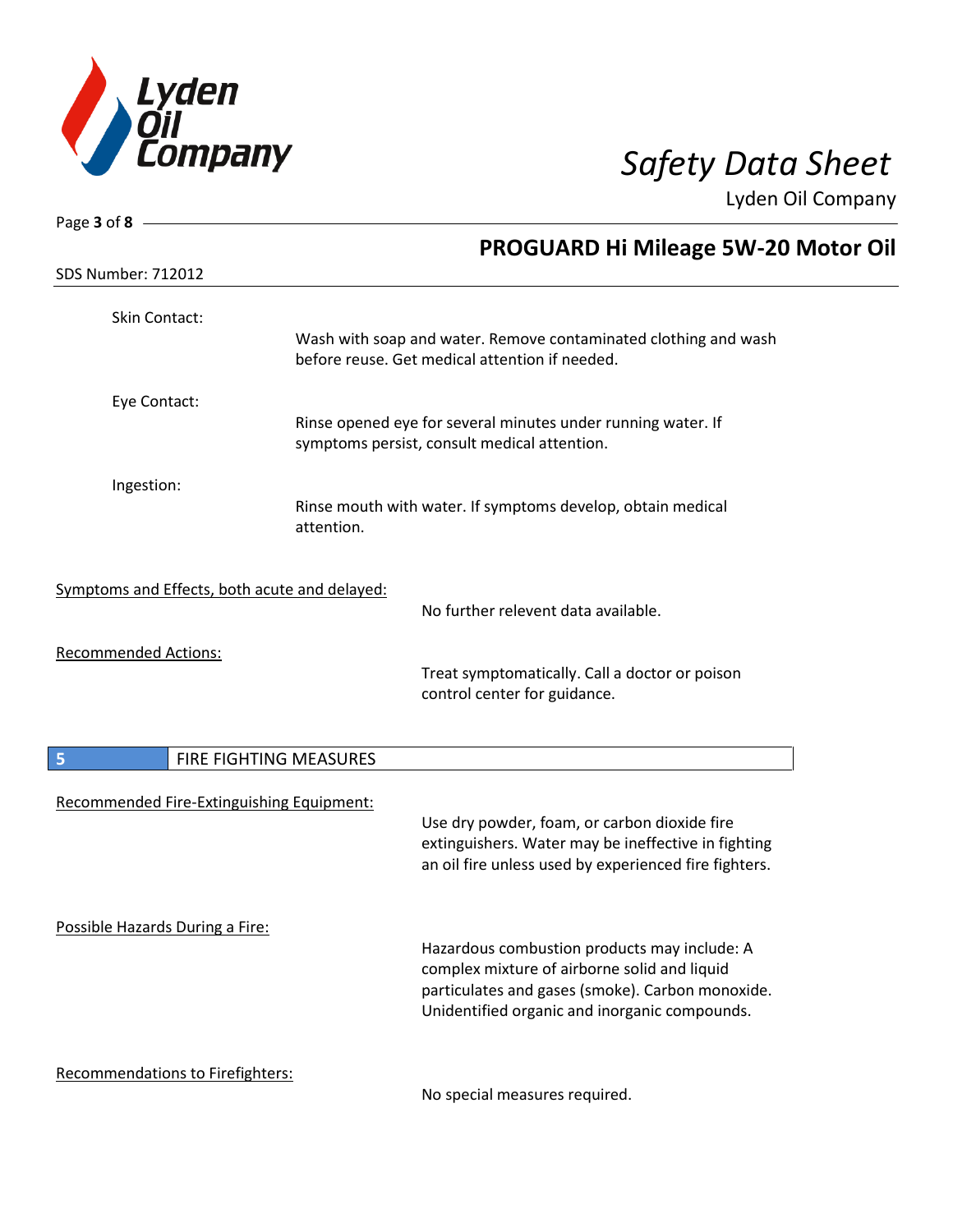

**PROGUARD Hi Mileage 5W-20 Motor Oil**

Lyden Oil Company

SDS Number: 712012

Page **4** of **8**

# **6** ACCIDENTAL RELEASE MEASURES Personal Precautions: Avoid contact with skin, eyes, and clothing. Keep away from sources of ignition. Emergency Procedures: Contain spilled material, collect in suitable and properly labeled containers. Environmental Precautions: Do not allow to reach sewage system or any water course. Do not allow to enter ground waters. Cleanup Procedures: Pick up excess with inert absorbant material. **7 HANDLING AND STORAGE** Handling Precautions: Handle with care and avoid spillage on the floor. Do not cut, weld, drill, grind, braze, or solder container. Storage Requirements: Keep container tightly sealed. Keep away from sources of ignition. **8** EXPOSURE CONTROLS / PERSONAL PROTECTION Exposure Limits: Engineering Controls:

All ventilation should be designed in accordance with OSHA standard (29 CFR 1910.94).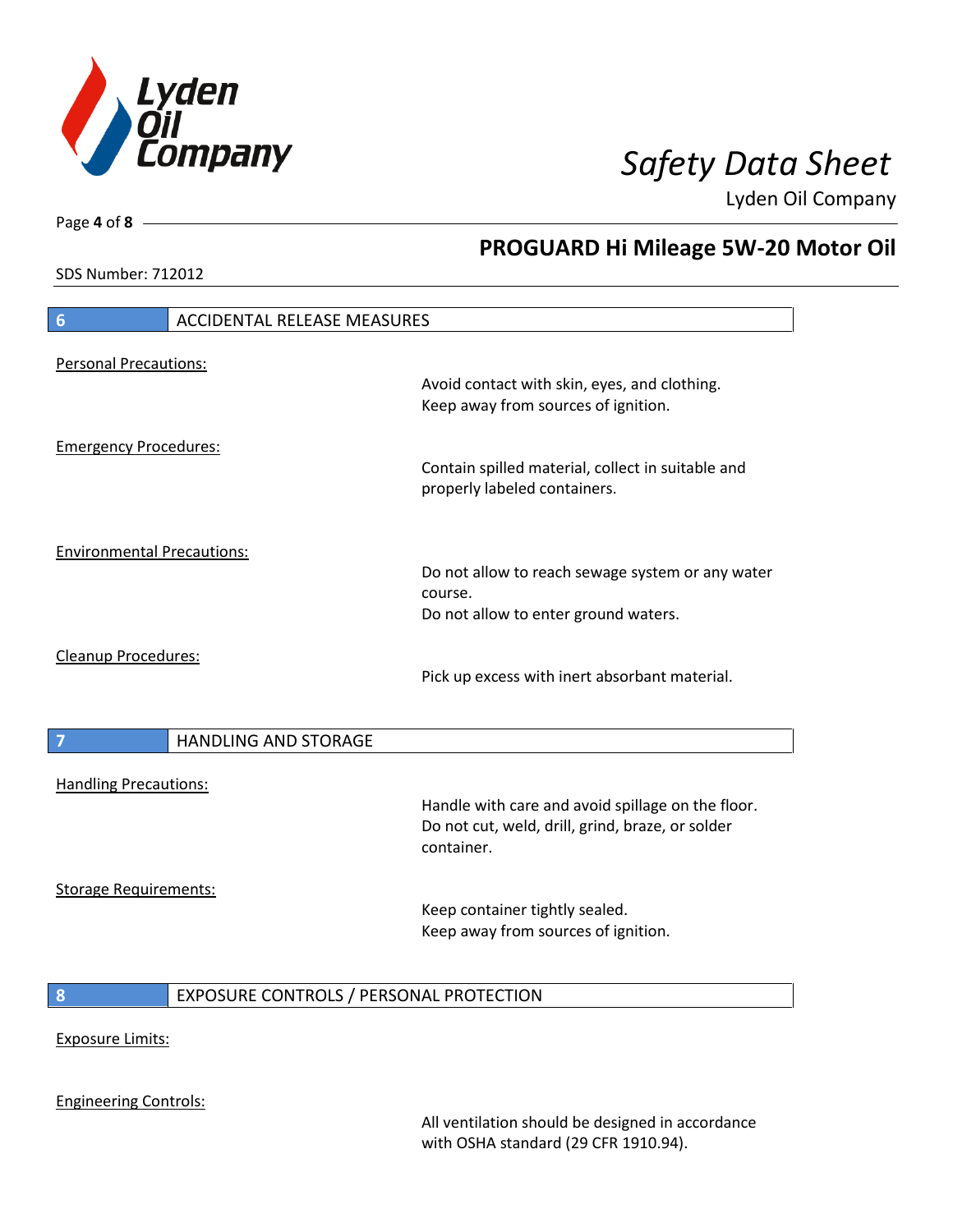

Page **5** of **8**

# **PROGUARD Hi Mileage 5W-20 Motor Oil**

SDS Number: 712012

Personal Protective Equipment:

Wash hands before breaks and at the end of work. Use safety glasses and gloves.

## **9** PHYSICAL AND CHEMICAL PROPERTIES

| Color:                        | Amber                                         |
|-------------------------------|-----------------------------------------------|
| <b>Physical State:</b>        | Liquid                                        |
| Odor:                         | Petroleum                                     |
| <b>Odor Threshold:</b>        | Data not available                            |
| pH:                           | Data not available                            |
| <b>Melting Point:</b>         | Data not available                            |
| <b>Boiling Point:</b>         | 246° C / 475° F                               |
| <b>Boiling Range:</b>         | Data not available                            |
| Flash Point:                  | 190° C / 380° F (COC Method)                  |
| <b>Evaporation Rate:</b>      | Data not available                            |
| Flammability:                 | Data not available                            |
| Flammability Limits:          | Data not available                            |
| Vapor Pressure:               | $<$ 1 mmHg at 20 $^{\circ}$ C                 |
| Vapor Density:                | Data not available                            |
| <b>Relative Density:</b>      | 7.20 pounds per gallon at 60°F                |
| Solubilities:                 | Insoluble in water                            |
| <b>Partition Coefficient:</b> | Data not available                            |
| Auto-Ignition Temperature:    | Data not available                            |
| Decomposition Temperature:    | Data not available                            |
| Viscosity:                    | 8.6 mm <sup>2</sup> /sec (kinematic at 100°C) |

| <b>10</b>                   | STABILITY AND REACTIVITY |                                                                  |
|-----------------------------|--------------------------|------------------------------------------------------------------|
| Stability:                  |                          | Stable under normal conditions.                                  |
| Reactivity:                 |                          | Not reactive under normal conditions.                            |
| <b>Conditions to Avoid:</b> |                          |                                                                  |
|                             |                          | Extreme temperature, sparks, open flame, and<br>direct sunlight. |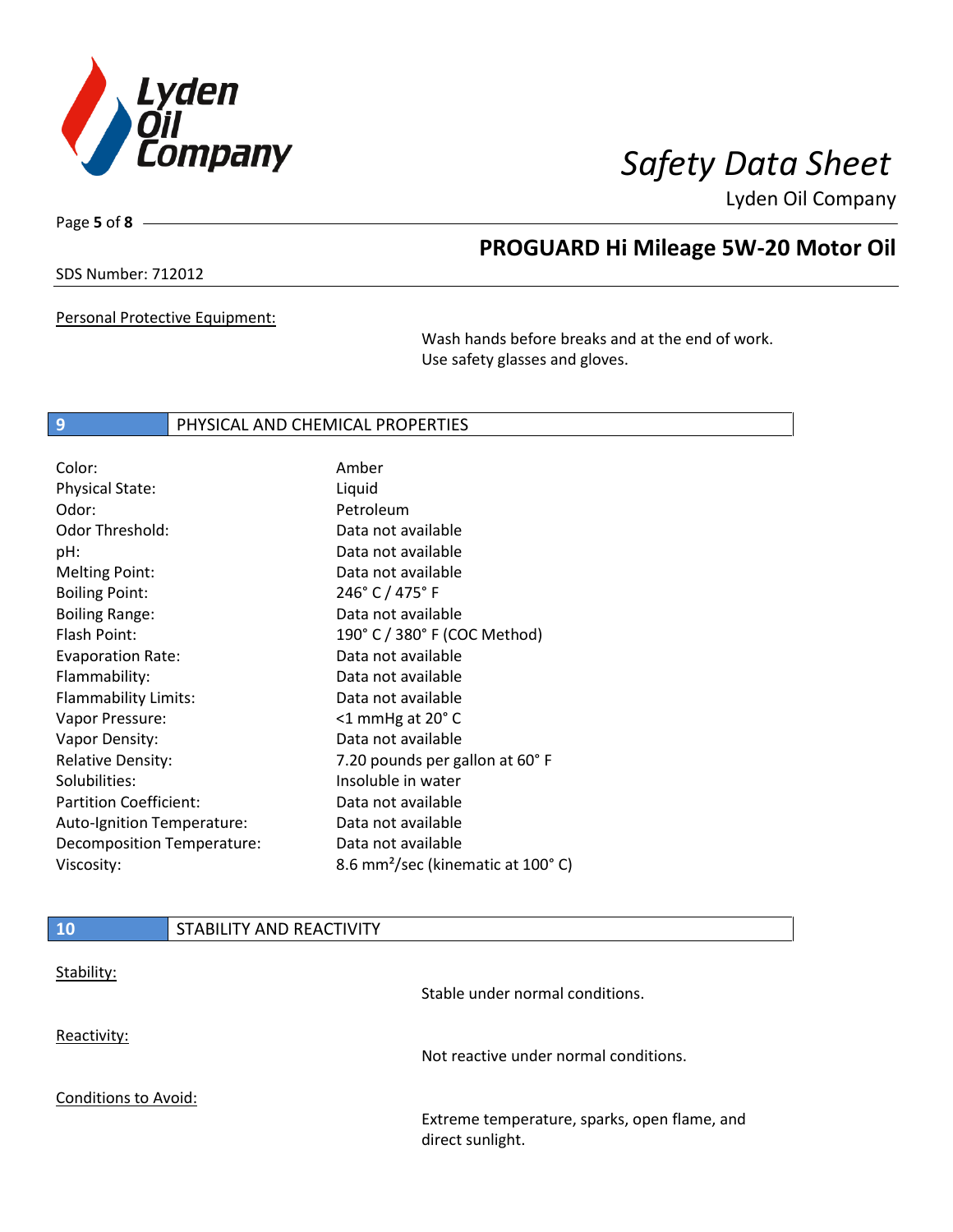

| Page 6 of 8 $-$                        |                                                      |
|----------------------------------------|------------------------------------------------------|
|                                        | PROGUARD Hi Mileage 5W-20 Motor Oil                  |
| <b>SDS Number: 712012</b>              |                                                      |
|                                        |                                                      |
| <b>Hazardous Reactions:</b>            | No known hazardous reactions.                        |
|                                        |                                                      |
| <b>Incompatible Materials:</b>         |                                                      |
|                                        | No further relevant information available.           |
| <b>Decomposition Products:</b>         |                                                      |
|                                        | Hazardous decomposition products are not             |
|                                        | expected to form.                                    |
|                                        |                                                      |
| 11<br><b>TOXICOLOGICAL INFORMATION</b> |                                                      |
| Routes of Exposure:                    |                                                      |
|                                        | Skin and eye contact are the primary routes of       |
|                                        | exposure although exposure may occur following       |
|                                        | accidental ingestion.                                |
| <b>Exposure Effects:</b>               |                                                      |
|                                        | Repeated skin contact may cause dermatitis or an     |
|                                        | oil acne.                                            |
| <b>Measures of Toxicity:</b>           |                                                      |
|                                        | No test data available.                              |
| Carcinogenic/Mutagenic Precautions:    |                                                      |
|                                        | Non-carcinogenic and not expected to be              |
|                                        | mutagentic.                                          |
|                                        |                                                      |
| 12<br><b>ECOLOGICAL INFORMATION</b>    |                                                      |
|                                        |                                                      |
| <b>Ecological Precautions:</b>         | Avoid exposing to the environment.                   |
|                                        |                                                      |
| <b>Ecological Effects:</b>             |                                                      |
|                                        | No specific environmental or aquatic data available. |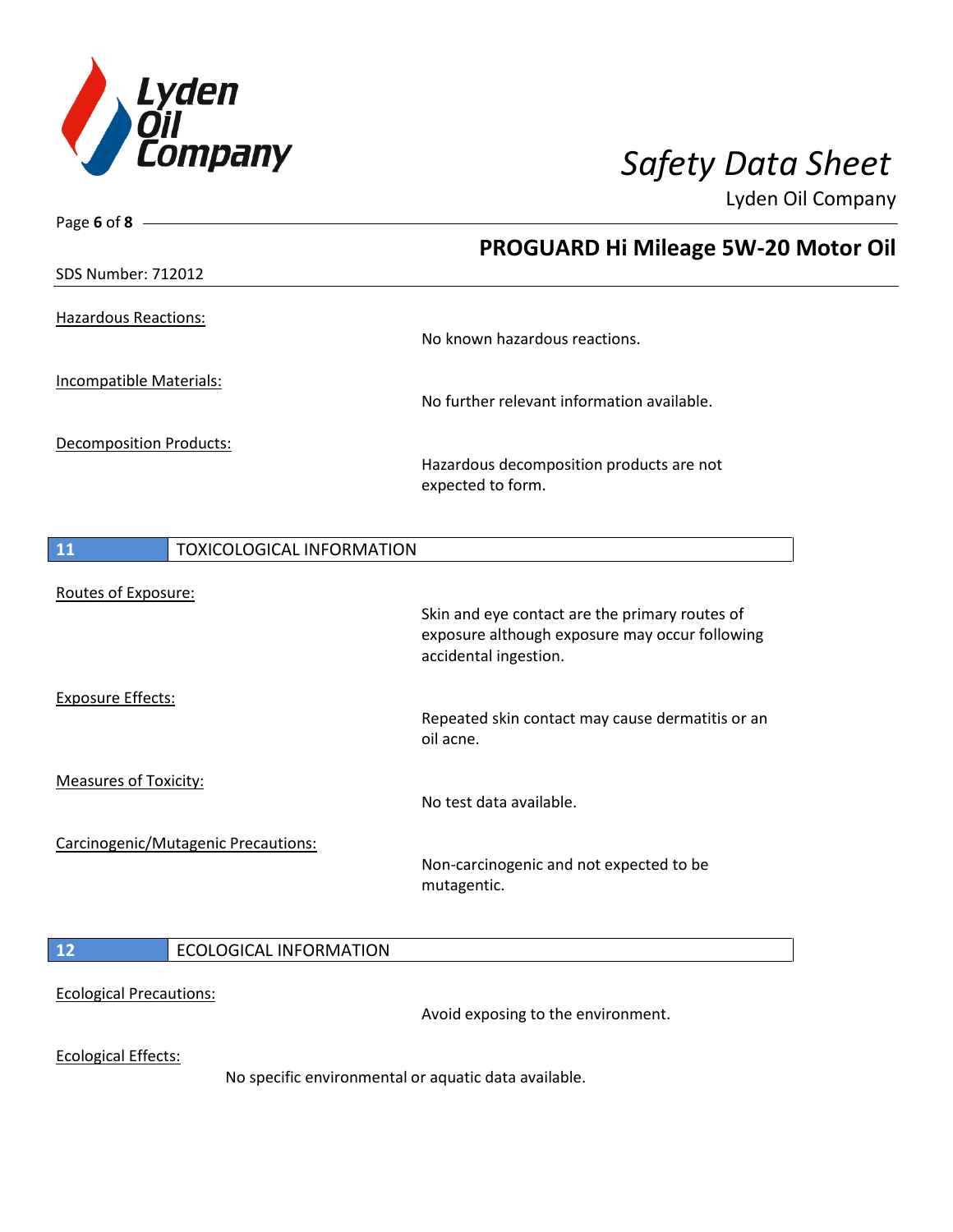

**PROGUARD Hi Mileage 5W-20 Motor Oil**

Lyden Oil Company

SDS Number: 712012

Page **7** of **8**

| 13                                            | DISPOSAL CONSIDERATIONS                  |                                                                                             |
|-----------------------------------------------|------------------------------------------|---------------------------------------------------------------------------------------------|
| Disposal Methods:                             |                                          |                                                                                             |
|                                               |                                          | Dispose of waste material in accordance with all<br>local, state, and federal requirements. |
| Disposal Containers:                          |                                          | Use properly approved container for disposal.                                               |
| <b>Special Precautions:</b>                   |                                          | Do not flush to surface waters or drains.                                                   |
| 14                                            | <b>TRANSPORT INFORMATION</b>             |                                                                                             |
|                                               |                                          |                                                                                             |
| <b>UN Number:</b><br><b>UN Shipping Name:</b> | Data not available<br>Data not available |                                                                                             |
| <b>Transport Hazard Class:</b>                | Data not available                       |                                                                                             |
| Packing Group:                                | Data not available                       |                                                                                             |
| <b>Environmental Hazards:</b>                 |                                          |                                                                                             |
|                                               |                                          | Data not available                                                                          |
| <b>Bulk Transport Guidance:</b>               |                                          |                                                                                             |
|                                               |                                          | Data not available                                                                          |
| <b>Special Precautions:</b>                   |                                          |                                                                                             |
|                                               |                                          | Not regulated by DOT.                                                                       |
|                                               |                                          |                                                                                             |
| 15                                            | <b>REGULATORY INFORMATION</b>            |                                                                                             |

This material and all of its components are listed on the Inventory of Existing Chemical Substances under the Toxic Substances Control Act.